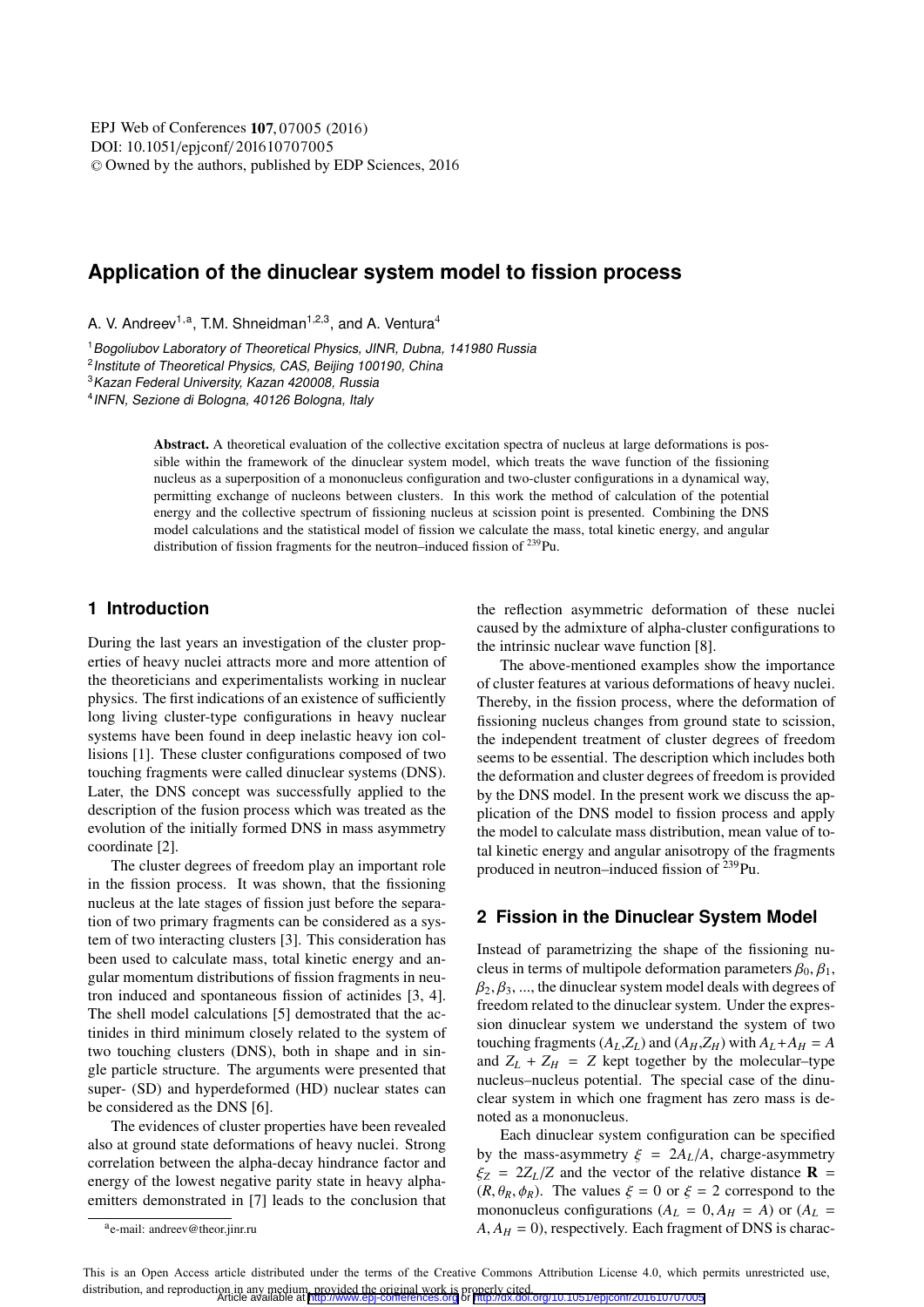terized by the quadrupole deformation parameters  $(\beta_i, \gamma_i)$ ,  $(i = L, H)$  and the set of Euler angles  $\Omega_i = (\phi_i, \theta_i, \alpha_i)$ ,  $(i = L, H)$  describing orientation of the fragments in the laboratory frame. These give a total of 15 degrees of freedom, which can be used to describe the collective motion in a dinuclear system consisting of quadrupole-deformed fragments.

The main idea of the DNS model is that neither a single mononucleus nor a single dinuclear system can alone describe the nucleus. The intrinsic nuclear wave function can rather be described as a superposition of the mononucleus and different dinuclear configurations. The mononucleus is taken to be quadrupole-deformed; thus, in the DNS model, the contribution to the reflection asymmetric deformation of the nucleus related solely to the nonzero weight of the asymmetric dinuclear systems. This choice of the nuclear wave function gives us the possibility to describe in one approach the ground state properties of heavy nuclei and the fission process as well. The various stages of fission can be characterized by the major contribution of different dinuclear systems to the total wave function of nucleus.

Qualitatively, when a nucleus is moving along the fission barrier, the elongation of the nuclear system increases. The increase of the elongation of the dinuclear systems that contribute to the nuclear wave function can be achieved either by increase of the deformations of DNS fragments or by increase of mass asymmetry. As shown in Ref. [8], in the vicinity of the ground state the nuclear wave function can be roughly represented as a superposition of a mononucleus and a DNS with an alpha particle as the light cluster ( $\xi = \xi_{\alpha}$ ). The contribution of DNS with  $\xi > \xi_{\alpha}$  is negligible due to the much larger potential energies of such systems or due to the huge barrier separating these systems from the ground state. Our calculations have shown that the increase of elongation of the fissioning nucleus up to the saddle-point is achieved mainly by the increase of deformation of the heavy DNS fragments (and the mononucleus) while  $\xi \leq \xi_{\alpha}$  [9].

After passing the second saddle point the increase of elongation of the fissioning nucleus is related mostly to the rapid increase of the contribution of DNS's with  $\xi_{\alpha} \leq \xi \leq 1$  while the contribution of the mononucleus configuration vanishes. Simultaneously, the dinuclear system characterized by the mass asymmetry  $\xi$  has the possibility of decaying in relative distance coordinate *R* and undergoing fission. The competition between these two processes determines the dynamics of the fissioning nucleus beyond the saddle point.

As a first step towards the solution of these problems, in this work we consider the limiting case of a well defined scission configuration, assuming that statistical equilibrium among various degrees of freedom of the system is established before the decay in *R* [3]. It is thus possible to calculate the probabilities of different scission point configurations, and, consequently, to describe various fission characteristics, such as mass and charge yields as well as kinetic-energy and angular distributions of fission fragments.

# **3 Potential energy and relative yields at scission**

The fissioning nucleus at scission point is considered as a system of two axially–deformed fragments (*AL*, *ZL*) and  $(A_H, Z_H)$ . Under the assumption of a small overlap of nuclei in the dinuclear system, the potential energy of the DNS model is calculated as the sum of the binding energies of the fragments  $B_i$ ,  $(i = L, H)$  and the interaction  $U^{int}$ between the fragments [3]

$$
U(\xi, \xi_Z, \beta_i, \gamma_i, \Omega_i, R_i, \{i = L, H\})
$$
  
=  $B_L(A_L, Z_L, \beta_L, \gamma_L) + B_H(A_H, Z_H, \beta_H, \gamma_H)$   
+ $U^{int}(\xi, \xi_Z, R, \beta_i, \gamma_i, \Omega_i, R_i, \{i = L, H\}).$  (1)

This approach allows us to calculate the potential energy as a function of the DNS degrees of freedom: mass and charge asymmetries  $\xi$  and  $\xi$ <sub>Z</sub>, internuclear distance *R*, deformation parameters β*<sup>i</sup>* and orientation angles Ω*<sup>i</sup>* of the fragments  $(i = L, H)$ .

The binding energy of the fragment  $(A_i, Z_i)$  with deformation  $\beta_i$  is calculated as the sum of the liquid drop energy  $U_i^{LD}$  and the shell correction term  $\delta U_i^{shell}$ 

$$
B_i = U_i^{LD} + \delta U_i^{shell}, \qquad (i = L, H). \tag{2}
$$

The liquid drop energy is calculated using the parameters that give, together with shell corrections, the best fit to the experimental binding energies of the separate fragments at their ground-state deformations [3]. The deformationdependent shell corrections are calculated with the twocenter shell model (TCSHM) [10]. The TCSHM can not be directly used to calculate the shell-correction term for the whole binary system. Due to the fact that the TC-SHM describes the binary system as a strongly deformed nucleus, the neutron-to-proton ratio *N*/*Z* is the same in different parts of the binary system and it is not possible to set the masses and charges of the fragments separately. To avoid this difficulty, we calculate the shellcorrection terms separately for each fragment using the following method. For the fragment,  $(A_i, Z_i)$  with deformation parameter  $\beta_i$ , we consider a symmetric binary system  $(A_i, Z_i) + (A_i, Z_i)$  with well separated equally deformed fragments. Then the half of the obtained value of the shell correction is taken as a shell correction of one fragment.

The interaction energy,  $U^{int}$ , is calculated as a sum of the Coulomb  $U^C$  and nuclear  $U^N$  interactions. The latter is taken in the form of a double folding of nuclear densities and density-dependent Skyrme-type nucleon-nucleon forces [11].

The nuclear part of the interaction energy is attractive for  $R > R_L + R_H - d$  and repulsive for  $R < R_L + R_H - d$ , where  $d \approx 1$  fm, thus simulating the Pauli principle and the structure forbiddeness effects in the motion to smaller values of *R*. As a result of the interplay between nuclear and Coulomb interaction, the interaction potential *Uint* can have a potential pocket corresponding to the pole-to-pole configuration of nearly touching fragments. The depth and the position of this pocket depends on the masses and deformations of the fragments of the dinuclear system. For asymmetric dinuclear systems corresponding to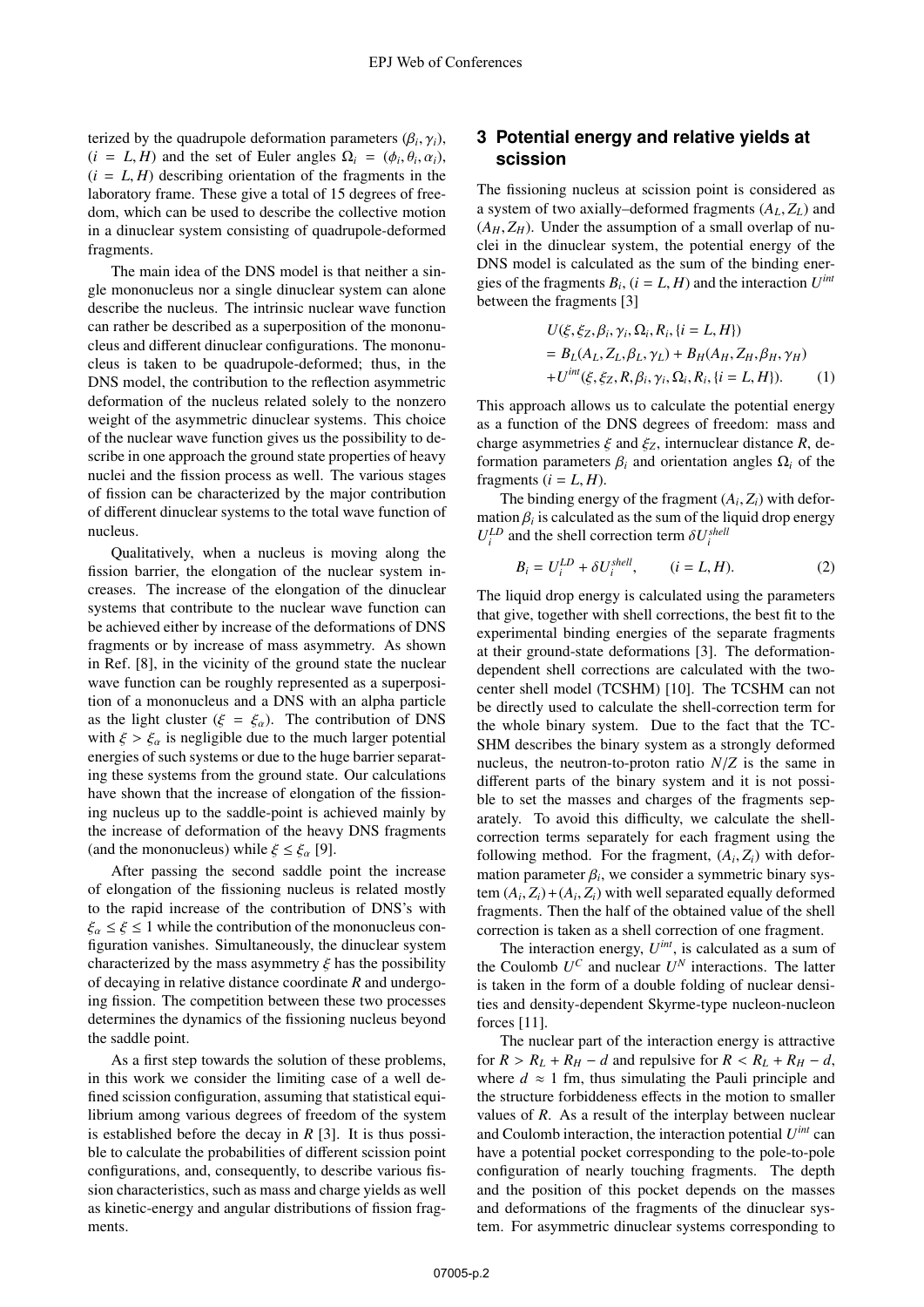actinides the minimum of the potential pocket is located at the touching distances. For nearly symmetric dinuclear systems, depending on fragment deformations, the minimum of  $U^{int}$  is shifted to distances  $(0.5 - 1)$  fm larger than the touching distance. The existence of the minimum of the potential energy of the dinuclear system at distances equal or larger than the touching one justifies the Eq. (1) for the potential energy used in the DNS model.

To obtain observable quantities of fission we assume that the barrier in relative distance *R* keep the nuclei of DNS in contact for some time with the consequence that the fissioning nucleus take a statistical distribution in fragment deformations, mass and charge asymmetry. Then the relative probability that the fissioning nucleus at scission can be in the form of the DNS whose fragments have mass and charge numbers  $(A_L, Z_L)$  and  $(A_H, Z_H)$  and deformations  $\beta_L$  and  $\beta_H$  can be written as

$$
P({Ai, Zi, \betai}, Rb) = P0 exp(-\frac{U({Ai, Zi, \betai}, Rb)}{T}),
$$
 (3)

where  $T$  is the temperature related to the excitation energy  $T = (E^*/a)^{1/2}$  and  $a = A/12 \text{ MeV}^{-1}$ , with *A* the mass number of the fissioning nucleus. The scission point is at nuclear distance  $R = R_b$ , with  $R_b$  denotes the position of the outer barrier in relative distance between the fragments. The potential energy in Eq. (3) is calculated by means of Eq. (1) for the pole–to–pole configuration which corresponds to the minimum of the potential energy. The damping of shell corrections with excitation energy is taken into account in calculations of the binding energies of the fragments. The results of calculations are presented in Fig. 1 for the splittings  $^{240}Pu \rightarrow ^{96}Sr + ^{144}Ba$ and  $^{240}Pu \rightarrow ^{102}Zr + ^{138}Xe$ .



Figure 1. Potential energies (in MeV) of the scission configurations for the neutron–induced fission of 240Pu leading to the  $96$ Sr+ $144$ Ba (left) and  $102Zr+138Xe$  (right) primary fragments. The potential energies are calculated with respect to the ground state energy of <sup>240</sup>Pu. The deformations of lighter (heavier) fragments of DNS are denoted as  $\beta_1$  ( $\beta_2$ ).

Equation (3) is used to obtain the mass distribution of primary fission fragments (before evaporation of neutrons)

$$
Y(A_L) \sim \sum_{Z_L} \int \exp\left[-\frac{U(\{A_i, Z_i, \beta_i\}, R_b)}{T}\right] d\beta_L d\beta_H.
$$
 (4)

Figure 2 shows results of calculations of mass distribution for thermal-neutron induced fission of  $^{239}$ Pu in good agreement with experimental data.



Figure 2. Fragment mass distribution for thermal-neutron induced fission of 239Pu. Dashed line: calculation in the scission point model. Points connected by the solid line as an eye guide: experimental (pre-neutron emission) mass yields given by Ref. [12].

The important characteristic of fission is the kinetic energy of fission fragments. In the present work it is supposed that all the interaction energy of the system at scission transforms after fission to the kinetic energy of the fragments:

$$
TKE = U^C + U^N, \tag{5}
$$

where TKE is the total kinetic energy of the fragments. This method assumes no pre-scission kinetic energy in the system. If one introduces it to the model, the values of TKE can increase by several MeV.

The distribution of the total kinetic energy for fixed masses of the fragments is smoothed. Usually the main characteristics of this distribution, the mean TKE of the fission fragments and variation of TKE, are measured. In the statistical approach the mean total kinetic energy of the fragments for the fission of a particular binary system can be calculated using the following expression:

$$
\langle \text{TKE}\rangle(A_L, Z_L, A_H, Z_H) =
$$
  

$$
\int \int \text{TKE}(\{A_i, Z_i, \beta_i\}) \exp[-U(\{A_i, Z_i, \beta_i\})/T] d\beta_1 d\beta_2
$$
  

$$
\int \int \exp[-U(\{A_i, Z_i, \beta_i\})/T] d\beta_L d\beta_H
$$
 (6)

This formula uses the probabilities of different configurations to calculate the mean value of TKE. Hence, one should take the potential energy *U* calculated at the barrier of the interaction potential. The results of the calculation for the neutron–induced fission of  $^{239}$ Pu are presented in Fig. 3.

# **4 Angular distribution of the fission fragments**

Using the Boltzmann factor given by Eq. (3) we can calculate mean values of fragment masses  $A_H$  and  $A_L$ , with  $A_H + A_L = A$ , and corresponding fragments's deformations  $\beta_H$  and  $\beta_L$ . These determine the most favourable dinuclear configuration at the scission point. If the fissioning nucleus has total angular momentum *J* and *J*-projection *M*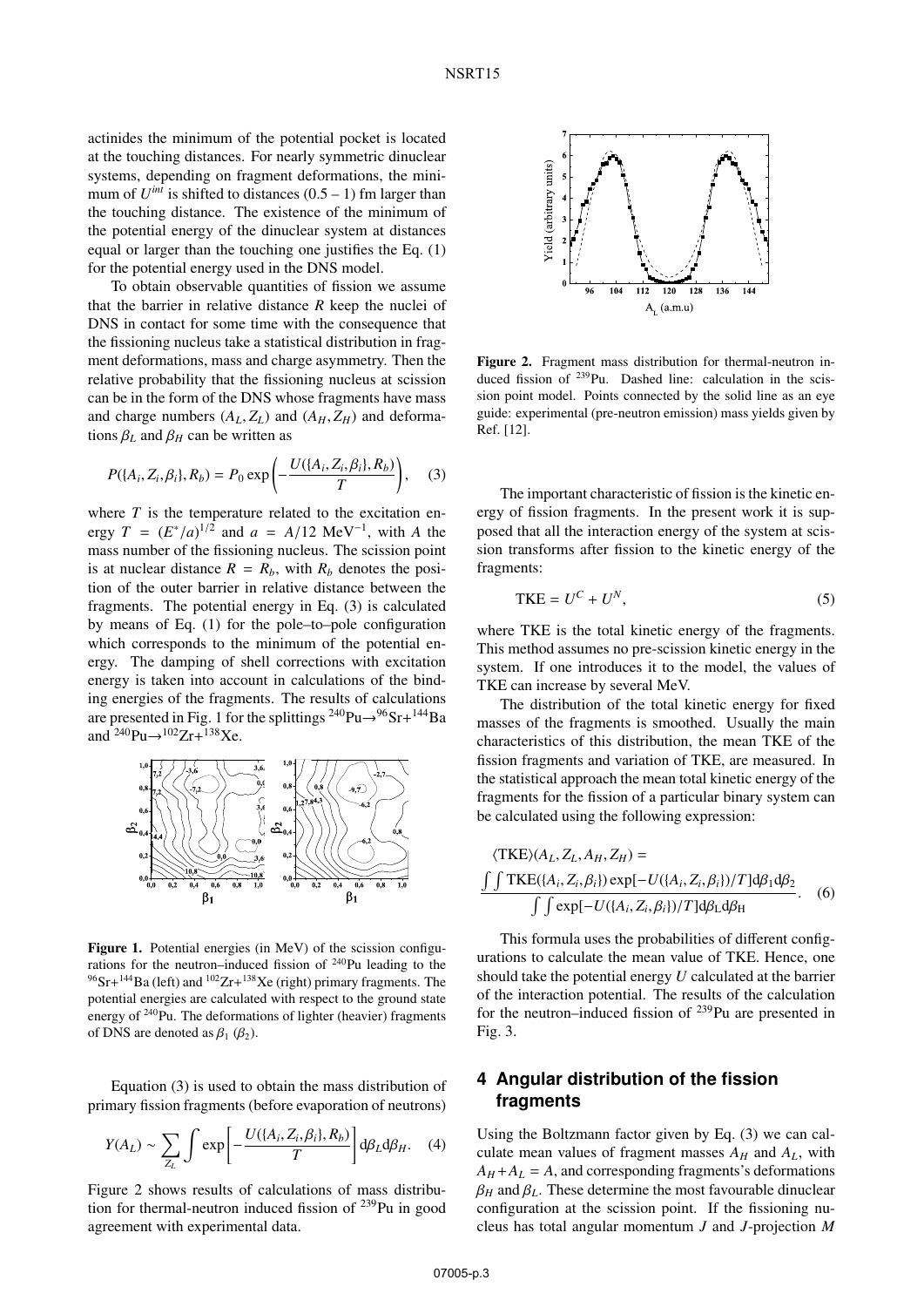

Figure 3. Comparison of calculated and experimental average kinetic energy of fragments for neutron-induced fission of <sup>239</sup>Pu as functions of the mass number of the light fragment, from Ref. [3].

on the direction of the incident neutron beam, it is possible to determine a set of states with quantum numbers *J* and *M* that related to the excitation of different rotational and vibrational degrees of freedom of the most favourable dinuclear configuration. In particular, the rotational degrees of freedom correspond to the independent rotations of the two fragments and to the rotation of the DNS as a whole. In the past, similar techniques have been used for the calculation of angular momentum distribution of fission fragments [4, 13].

The Hamiltonian describing the collective excitations of the DNS consisting of fragment  $(A_H, Z_H)$  with deformation  $\beta_H$ , and fragment  $(A_L, Z_L)$  with deformation  $\beta_L$  can be written as

$$
\hat{H} = \frac{\hbar^2 \left( \hat{J}_H^2 - \hat{J}_{H,(3)}^2 \right)}{2 \mathfrak{I}_H^{\perp}} + \frac{\hbar^2 \hat{J}_{H,(3)}^2}{2 \mathfrak{I}_H^{\parallel}} + \frac{\hbar^2 \left( \hat{J}_L^2 - \hat{J}_{L,(3)}^2 \right)}{2 \mathfrak{I}_L^{\perp}} + \frac{\hbar^2 \hat{J}_{L,(3)}^2}{2 \mathfrak{I}_L^{\parallel}} + \frac{\hbar^2 \hat{J}_{0}^2}{2 \mathfrak{I}_0^{\parallel}} + U(\Omega_1, \Omega_2), \quad (7)
$$

where  $U(\Omega_0, \Omega_1, \Omega_2)$  is the potential energy of the dinuclear system as a function of the relative orientation of fragments,  $\hat{J}_H$  ( $\hat{J}_{H,(3)}$ ),  $\hat{J}_L$  ( $\hat{J}_{L,(3)}$ ), and  $\hat{J}_0$  are the angular momenta (and their projections on the DNS symmetry axis) of the two fragments and the relative angular momentum, respectively. The relative moment of inertia of the system is denoted as  $\mathfrak{I}_0$ . The quantities  $\mathfrak{I}_H^{\perp}(\mathfrak{I}_H^{\parallel})$ ,  $\mathfrak{I}_L^{\perp}(\mathfrak{I}_L^{\parallel})$  are the perpendicular (parallel) moments of inertia of the corresponding fragments calculated in the rigid body limit. The choice of rigid body moments of inertia are justified since the dinuclear system at the scission point is highly excited.

In order to simplify the eigenvalue problem for the Hamiltonian (7) we approximate the potential energy by the expansion

$$
U(\{\epsilon_1, \delta_1\}, \{\epsilon_2, \delta_2\}) = u_0 + \frac{c_1}{2}\sin^2 \epsilon_1 + \frac{c_2}{2}\sin^2 \epsilon_2 + c_{12}\sin 2\epsilon_1\sin 2\epsilon_2\cos(\delta_1 - \delta_2),
$$
 (8)

where  $(\epsilon_i, \delta_i)$ ,  $i = (1, 2)$  are the Euler angles describing, respectively, the orientation of the fragments  $A_L$  and  $A_H$ in the molecular coordinate system, connected with vector Rm. The similar expansion was used previously in [14] for the description of high–spin heavy–ion resonances. Expressing angles  $(\epsilon_i, \delta_i)$ , (i=1,2) in laboratory frame we obtain

$$
U(\Omega_0, \Omega_L, \Omega_H) = U_0 + \frac{C_L}{2} [Y_2(\Omega_0) \times Y_2(\Omega_L)]_{(00)}
$$
  
+ 
$$
\frac{C_H}{2} [Y_2(\Omega_0) \times Y_2(\Omega_H)]_{(00)} - C_{hl} \sum_{L=0,2,4} C_{21,2-1}^{L0}
$$
  
× 
$$
[Y_L(\Omega_0) \times [Y_2(\Omega_L) \times Y_2(\Omega_H)]_{L}]_{(00)}.
$$
 (9)

Coefficients  $C_H$ ,  $C_L$  and  $C_{hl}$  entering the expression (9) are fixed by fitting the angular dependence of the potential energy calculated with use of Eq. (1).



Figure 4. Calculated and experimental angular anisotropy of fission fragments vs incident neutron energy. Data are taken from Ref. [15].

Diagonalizing the Hamiltonian (7) we obtain its<br>eigenvalues  $E_{JMT}^{n,K_H,K_L}$  as well as its eigenfunctions,  $\Psi_{JMT}^{n,K_H,K_L}(\Omega_H, \Omega_L, \Omega_0)$ . Assuming that the decay of the scission-point configuration is a fast process, the probability of emitting fission fragments from the state  $\Psi_{JMTI}^{n}$  at an angle  $\theta$  is given by:

$$
P_{JM\Pi}^{n,K_H,K_L} = \sin\theta d\theta \int |\Psi_{JM\Pi}^{n,K_H,K_L}|^2 d\Omega_H d\Omega_L d\phi. \tag{10}
$$

Here, the change of the angular distribution caused by the Coulomb excitation subsequent to the fission is neglected.

The angular distribution of fission fragments for the channel characterized by angular momentum *J*, projection *M*, parity  $\Pi$  at temperature *T* can be written as

$$
W_{JM\Pi}(E^*,\theta) = A(J) \sum_{n,K_H,K_L} \exp \left[ -\frac{E_{JM\Pi}^{n,K_H,K_L}}{T(E^*)} \right] P_{JM\Pi}^{n,K_H,K_L}, (11)
$$

with *A*(*J*) a normalization constant.

Summing over the contributions of different channels, it is possible to compute the total angular distribution,  $W(\theta)$ ; a quantity that is commonly compared with experimental data is the angular anisotropy,  $W(\theta = 0)/W(\theta = 0)$  $\pi/2$ , evaluated as a function of  $E_n$ , as shown in Fig. 4.

Our theoretical results are in good agreement with experimental data at low energies  $(E_n < 4 \text{ MeV})$ . The behaviour at higher energies, where the experimental angular